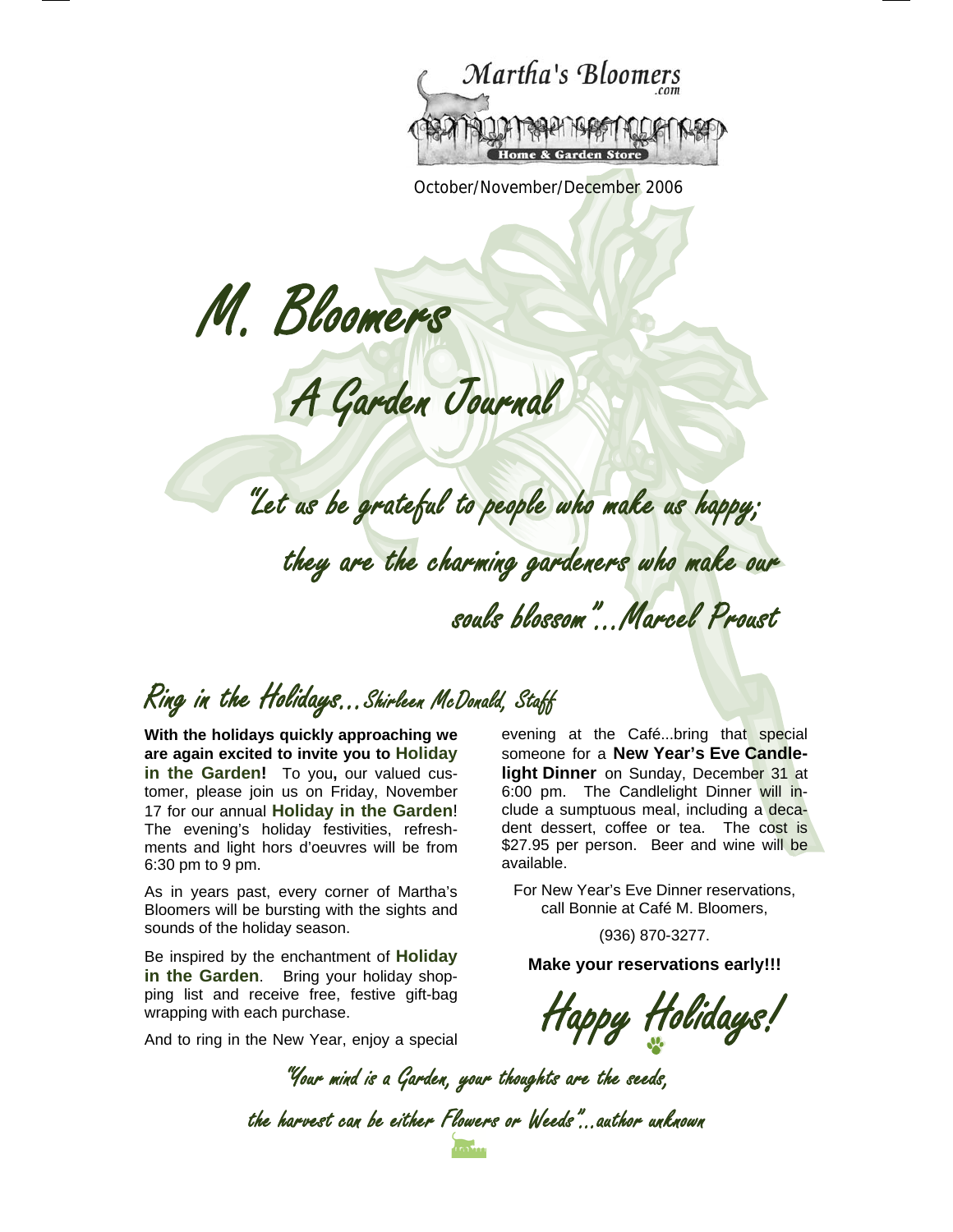# Giving of the Growing Green...Gay Houston, Staff

**Blooming, growing, living---plants are a wonderful thought for Christmas.** More and more diverse plants are now available for Holiday giving, and can be the perfect present for the person who is hard to buy for as well as the dedicated gardener. Most holiday plants are tropical plants that do well in a well-lighted area, but out of direct sunlight.

Christmas cactus is growing in popularity as it becomes available in more and more colors. It flowers in the winter and is native to Brazil. Its pendulous stems make it a great choice for hanging baskets. It is best grown in thirteen hours of darkness with night temperatures between 55 and 65 degrees. A new Christmas cactus should be kept in a cool room that is dark at night. The growing medium should never be over watered and should be kept slightly dry to the touch. Avoid sudden changes of temperature, light or other factors such as very wet or very dry conditions. This can cause buds to drop. After the holidays, keep in a cool room until all danger of frost is past. Then the plants can grow on a shaded porch until time to bring in for the next holiday season.

Anthuriums are another blooming plant that make a great Holiday gift. They can tolerate very extreme temperatures and require bright, indirect light. They need to grow vigorously in order to

continue blooming, so fertilize regularly with a liquid 1:2:1, but flush the containers occasionally to keep salts at a minimum. Anthuriums need good drainage, and do better if pot-bound. They are now available in a wide range of colors, but bright red is still the favorite. There are "mini" varieties also available for cute containers in seasonal themes.

The large and varied family of Bromeliads is also a favorite for the unusual gift. Since there are seven families and hundreds of varieties of bromeliads, it is best to look up individual types and read about care. Most want shade and warmth as they often grow in rain forests. Indoors bromeliads need bright light, air circulation, clean water and warmth. Never leave bromeliads in soggy soil if planted in soil. If your species has a "cup" in the center, the cup will hold water. Keep water in the cup, but discard the water every two weeks and replenish. Rain water is always best. If planted in soil (which is really a growing medium) keep moist but not soggy. As with other tropicals, bromeliads will thrive on a shady porch or even in a shady flower bed in the warm months.

Other favorite holiday plants are rosemary, cyclamen, and, of course, poinsettias. Rosemary and cyclamen are great for outdoor use in the cools months. Ask us at Martha's Bloomers for best care of these and other plants coming soon for the Season!

## Earthworms (more than just fish bait)...Sharon Murry, Staff

Earthworms in your soil indicate that you. **have healthy, fertile soil.** Birds pulling an earthworm out of the soil or an earthworm dangling from your fish hook are pictures that come to mind when someone mentions earthworms.. If your soil is compacted, low in organic matter or has been treated with toxic pesticides, more than likely, you do not have any earthworms.

Earthworms tunnel into the soil, loosening it and allowing water and air to get to your plant's roots. Earthworms swallow the soil and the soil they swallow passes through the worm's body and is left behind in the form of "castings". Castings are excellent fertilizer for plant roots and have a very high available content of nitrogen, phosphorus, magnesium and potash.

Earthworms are miniature compost machines! Compost is excellent mulch and a soil amendment to attract earthworms. Mulch provides food and shelter for the earthworms. During warm weather, the earthworms tend to stay

toward the top of the soil. To test your soil, dig up a one foot square area of soil. If you do not see any earthworms, or your soil is so compacted that your shovel will barely go into the dirt, your soil and plants will definitely benefit by adding earthworms. Many gardeners measure the health of their soil by the number of earthworms they have. To see a difference in worm activity in your soil, lay down chopped leaves and grass clippings on your existing garden soil. "Feed" the worms by adding vegetable scraps, more leaves and grass clippings and keep the area moist. If you have a compost pile, add shredded newspaper and coffee grounds or add all these ingredients to your garden soil. A light sprinkling of corn meal on the surface of the soil can promote rapid reproduction.

Use natural forms of insect control as the use of toxic insecticides will make the earthworms burrow very deep into the soil or kill them. By encouraging earthworms, you will be able to fertilize your lawn and plants, feed the birds and go fishing! It can't get much easier than that.

"Gardening is ultimately a folly whose goal is to provide delight"...Deborah Needle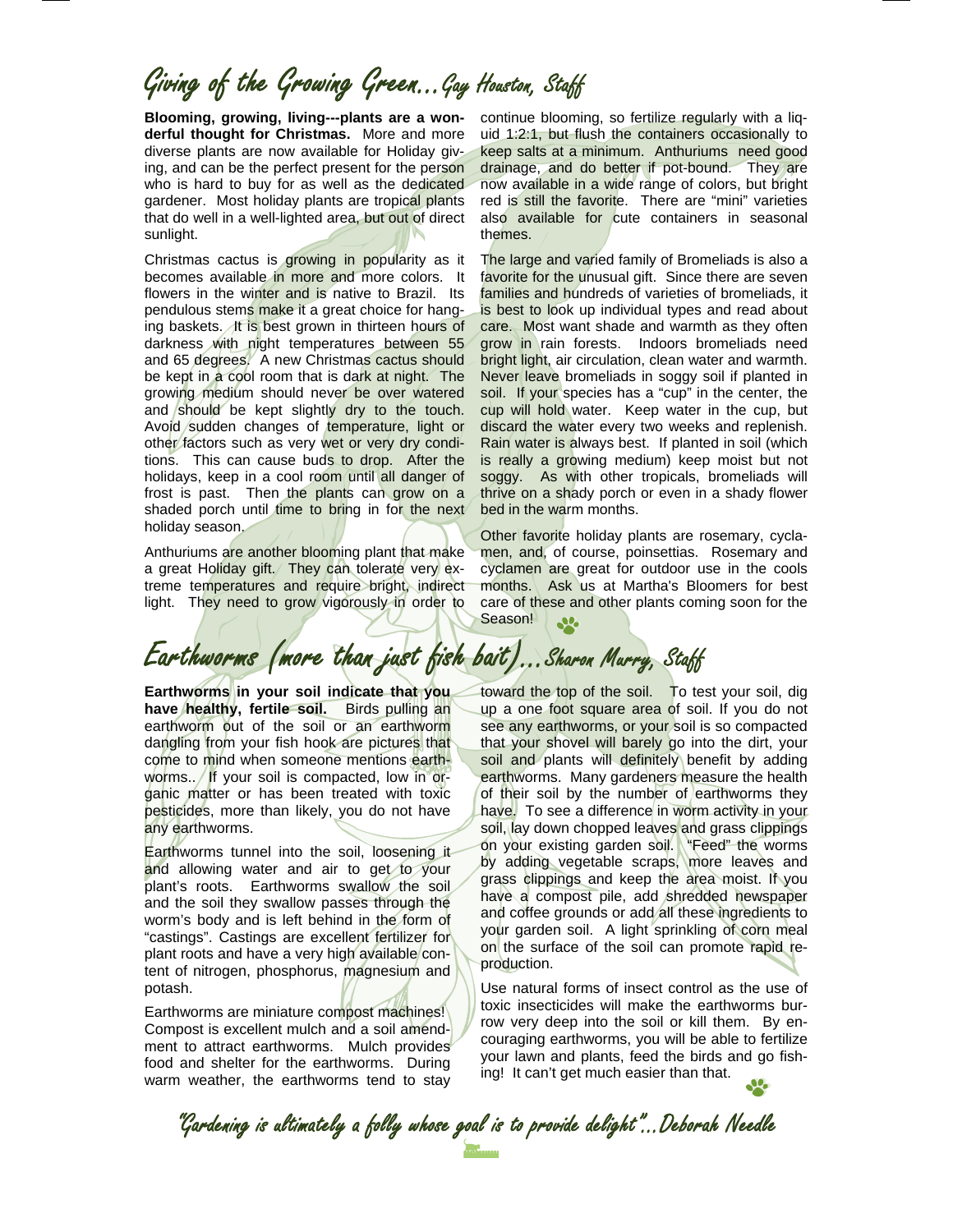## Interesting Women...Ann Wheeler, Log House Herb Farm

**Don't miss our October Luncheons and Book Reviews!** Two "interesting" book reviews by Ann Wheeler of the Log House Herb Farm are scheduled on Monday, October 2 and Monday, October 16 at Martha's Bloomers. Both talks will feature interesting women and their gardening habits, attitudes, likes and dislikes, and will shed some entertaining light on how our gardens express ourselves.

On October 2 at noon, the book review **"Interesting Women and their Gardens"** will delve into the personalities of two women of another time. Elizabeth von Arnim's book Elizabeth and Her German Garden, first published in 1898, has become a beloved classic, a gem of a book. Her views on life, marriage, and motherhood are liberally seasoned with gardening wit and wisdom. Fans of the classic movie, "Enchanted April", which she wrote, will recognize her unique view of the world as she reports on the many trials involved in creating an English garden within the neglected family estate of her Prussian husband.

During the book review we will discuss the terrific collection of garden articles written by Katharine S. White and collected by her writer husband, E.B. White (perhaps best known for Charlotte's Web.) The collection, entitled Onward and Upward in the Garden, covers a wide-ranging number of topics, from gardening catalogs to hybridizing and flower-arranging. A woman of strong opinions, Katharine White's articles are characterized by humor, good sense and intelligent responses to the challenges of the garden.

The second book review, **"Madalene Hill, Texas Herb Pioneer"** being held on October 16, at 11 am and again at 1 pm, will discuss a subject much closer to home. Focusing on Madalene

The Home Run Rose...David Albrecht, Horticulturist

**If you like the Knock Out series of roses, you will like the Home Run rose even better.** The Home Run rose not only has the same black spot resistance as its father, the Knock Out rose, but also boasts complete resistance to powdery mildew. There is also greater tolerance to downy mildew as well. The Home Run rose is also supposed to have a deeper red color than the Knock Out, especially during cooler temperatures.

The Home Run is a dark green leaf, five petal, single, red rose. It has only a slight fragrance, but is quick to bloom, and very floriferous throughout the year being almost always in color. The Home Run is a repeat bloomer with a very short cycle of

Hill, our neighbor and the herbal pioneer for Texas gardeners, we will review the handbook for our area, Southern Herb Growing, written by Madalene and her daughter Gwen Barclay. Updated by recent talks with Madalene and Gwen and by numerous visits to the botanical collections located at Festival Hill at Round Top, we will take a fresh look at the book and its many offerings for the gardener of today and tomorrow. The pairs approach to cooking with and collecting herbs will be included in the review.

Both book reviews promise to be entertaining as well as informative, and will provide a background for discussion and idea-sharing. Participants are encouraged to bring their own opinions and attitudes to the review to add to those of our formally-identified "interesting women". Both luncheon/book reviews will offer lunch prepared by Café M. Bloomers and beautiful table decorations presented by Tricia Barksdale, Petals 'n Bloomers Florist.

**"Interesting Women and their Gardens Luncheon & Book Review"**  Monday, October 2 at Noon

**"Madalene Hill, Texas Herb Pioneer Luncheon & Book Review"**  Monday, October 16 at 11 am and 1 pm.

Luncheons: \$22 pp plus tax & gratuity

Make your reservations today confirmed by credit card. Call Bonnie at

> Café M. Bloomers **(936) 870-3277**.

about 30 days as opposed to the average of 40 to 45 days for the repeat bloom characteristic. Home Run never seems to have a huge flush of flowers at one time, but always seems to exhibit several blooms in a wide variety of developmental stages. It is a medium-size shrub rose with a mature height and width of approximately 4 feet.

When pruning the Home Run rose it prefers to have a light shaping over a heavy or deep pruning. As a mature plant, it is not necessary to frequently prune this rose since it stays full and has a naturally well-rounded shape.

"You do not need to know anything about a plant to know that it is beautiful...Montagu Don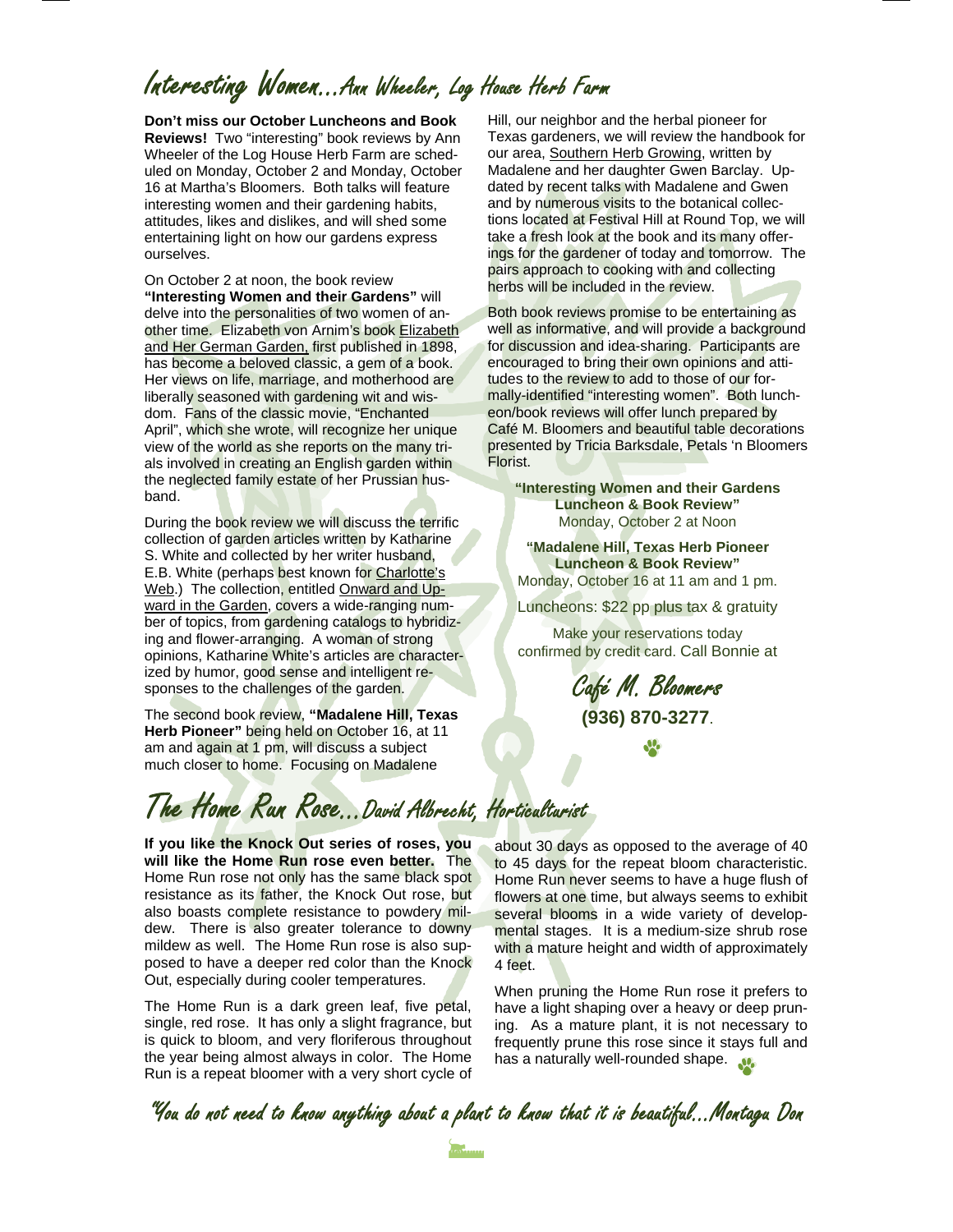## What's Cooking at the Café….Melissa Rodriguez, Staff

The holidays are here! Celebrate this holiday season with Café M. Bloomers! Mark your calendars and join us for our festive upcoming events:

**"Pumpkin Harvest Tea"** - Sunday, October 29. 2 pm to 4 pm. \$15 pp.

**"Holiday in the Garden"** - Friday, November 17. 6:30 pm to 9 pm.

**"Holiday Cheer Tea"** - Sunday, December 3. 2 pm to 4 pm. \$15 pp.

**"Red Hat, Red Hot Holiday Tea"** - Sunday, December 10. 2 pm to 4 pm. \$15 pp.

Come and enjoy an afternoon of tea with family or friends...and get a jump on the holiday shopping season with beautiful, personalized

gift baskets from the Café. Visit our gourmet shop to see our showcased baskets...Bakers Basket, Cooks Basket, Hot Tea Basket, or design your own basket from the gourmet shop's delicious treats.

Take the stress out of your holiday party planning….Café M. Bloomers is the perfect place to hold your special holiday party or shower.

Entertaining at home this year? Café M. Bloomers can help you with that too! Just call Bonnie at Café M. Bloomers at (936) 870- 3277 and ask about our special holiday appetizer platters and baked goods. Pick up an order form today and make this holiday season a relaxed and fun time for you.



# Be a Winner...Shirleen McDonald, Staff

**Helen Wise is the sixth winner of our Be A Winner Contest!** She received a gift certificate for two for lunch at Café M. Bloomers! Helen submitted this great pumpkin dip recipe.

#### **Pumpkin Dip**

4 cups powdered sugar

- 2 8 oz. packages cream cheese, softened
- 1 can (30 oz) pumpkin pie filling
- 2 tsp. ground cinnamon
- 1 tsp. ground ginger

In a large mixing bowl combine sugar and cream cheese, beating until well blended.

Beat in pumpkin pie filling, ground cinnamon and ground ginger. Store in airtight container in refrigerator. Serve with ginger snap cookies.

#### **This is great to serve during the fall and winter months!**

If you want to "Be a Winner" just send in your favorite recipe, garden tip or question to gardenjournal@marthasbloomers.com.

Please keep your recipes or garden tips coming and watch to see if you are our next "Winner"!  $\overline{\mathbf{0}}$ 

"Living Nature, not dull art

Shall plan my ways and rule my Heart"...John Henry Cardinal Newman